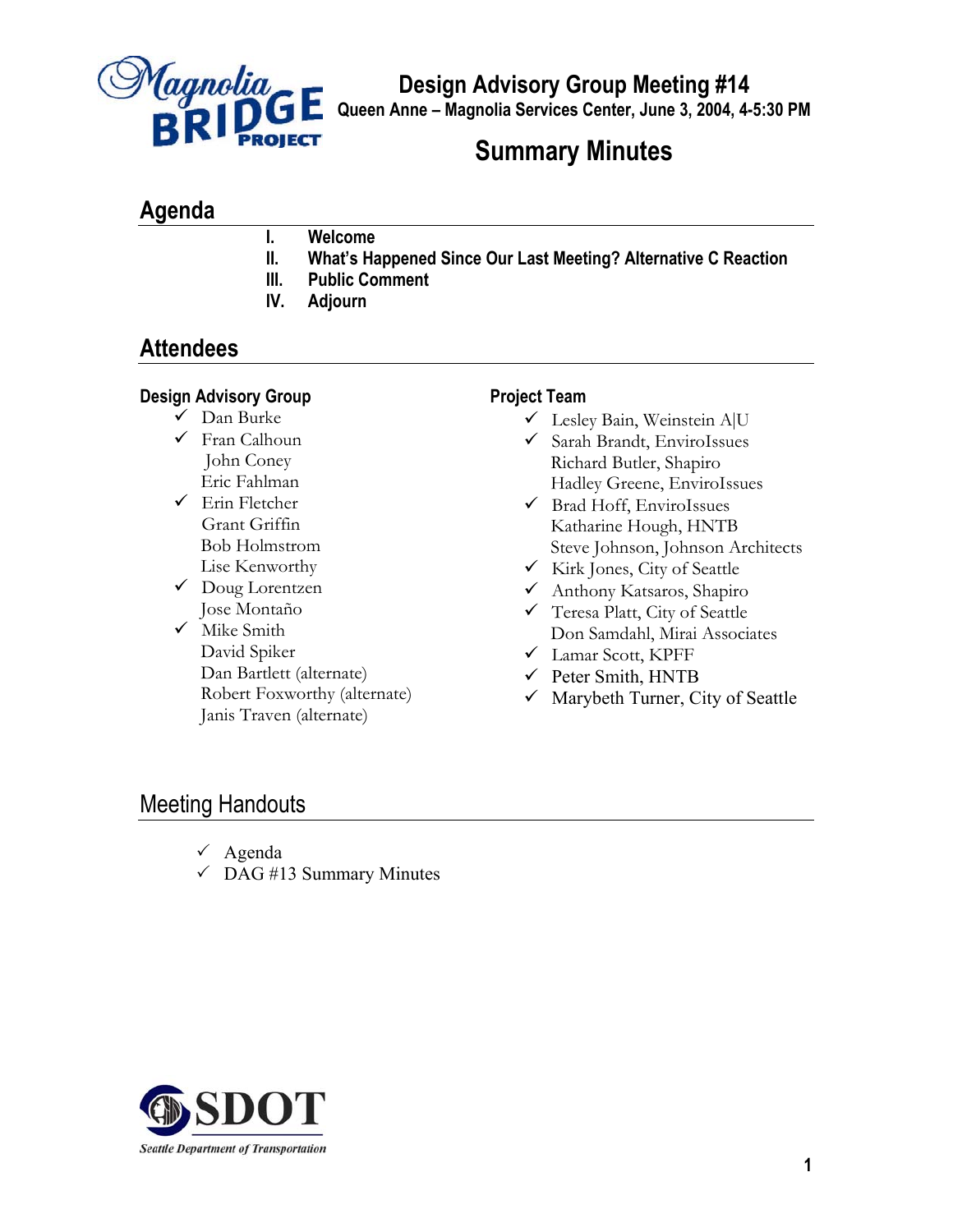### I. Welcome

#### **Brad Hoff, EnviroIssues**

Brad welcomed the group and explained that the objective for the meeting was to get feedback on the new Alternative C options.

Brad asked if there were any corrections to the DAG 13 meeting minutes. Dan Burke clarified his remarks on page three, explaining that the Port's Master Plan will include housing in planning scenarios only if the Commission decides that this is an appropriate land use in area. With this correction, the meeting minutes were approved.

### II. What's Happened Since Our Last Meeting?

### **Kirk Jones, SDOT Project Manager**

Kirk explained that during the last Design Advisory Group meeting, the project team promised to share new Alternative C variations being considered for inclusion in the Environmental Impact Statement. Kirk asked for feedback to help decide which variation to carry forward, a decision that will be made in the next week to ten days. Kirk reminded the group that Alternative C includes a bridge over the railroad, a portion of surface road through the Port's property, and a bridge that climbs the bluff up the Magnolia hillside. KPFF has started to compare various Alternative C options to the project's original design criteria and identified six possibilities, which Kirk invited Lamar Scott to review for the group.

After reiterating some of Alternative C's characteristics Lamar explained the need for a certain amount of road length to reach the ground from elevated structures, and showed on his graphics where truck traffic routes would be needed to serve businesses on the Port's property. Lamar also pointed out where a surface spine road through the Port property might go, and the location of surface and structure portions of each alternative.

Lamar cautioned that access must be allowed to piers and fisheries operations in North Bay, and freight trucks will need room to maneuver. The project team has also looked at alternatives that cross the tank farm and other buildings.

All of the options include curves, which have specific design criteria pertaining to speed and sight distances. At some point, barriers limit what pedestrians and other cars can see as they round curves, and ultimately control how tight a turn can be. When roads curve, engineers can use "super-elevation" (tilting a road to the inside of a curve) to allow for a tighter curve, but roads usually must straighten out to allow for flat intersections (which limits super-elevation and curve rates). All of the Alternative C variations are limited, and none of them fully meet design criteria, though some are better than others.

**Option 1** would cross the railroad to a signalized intersection, wrapping around to the south and climbing the bluff. Stopping sight distance associated with Option 1 would require speeds of 25 miles per hour (mph), which is problematic because cars will be descending a hill with a 6.5% gradient (cars will coast much faster than the speed limit).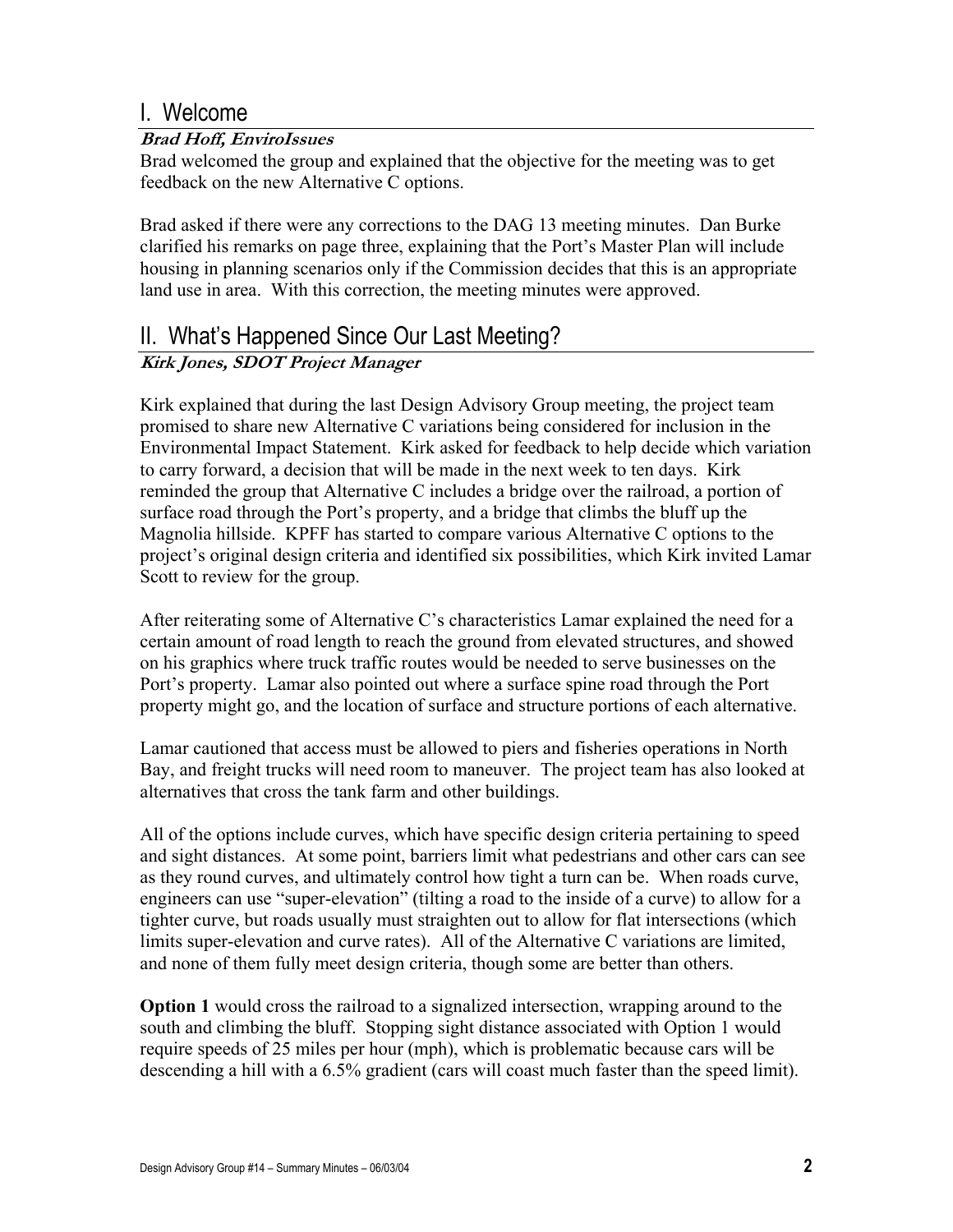**Option 2** would be the same as Option 1, though the angles of approach to the intersection would be different. This will allow flattening of the curves, which will help with design. Unfortunately, anything done to the east of the surface intersection will limit mobility to buildings.

**Option 3** would change the angle near the railroad, and bring the alignment closer to the existing bridge. Again, the western curve would have a 25 mph sight curve limitation.

**Option 4** is drastically different than the others, and is the closest to the original Alternative C evaluated at the beginning of the project. The alignment requires a 90 degree turn at the intersection, which allows more surface road. The downside to the option is that traffic must stop or slow significantly to make a turn up the bluff. Also, this option doesn't allow one of the motions identified as important – from the Marina to the bluff. Motorists wanting to make that connection would need to take a different route through the Port property.

**Option 5** would include a loop south of the existing bridge, and would come the closest to meeting all of the curve design criteria, though the intersections have some issues to be resolved.

**Option 6** an option first put forward by the Port of Seattle, extends further north than the other options, and would meet grade and surface requirements. There would still be a tight curve to the north (which would again fall at the bottom of a hill and create speed problems), and the route may also interfere with rail spurs where it hugs the tracks near industrial buildings. This option would require a track realignment to maintain access to the back of some industrial buildings (there would not be enough room for trucks to back into buildings, but accommodating the buildings would crowd the tracks). Moving the buildings would also be tough. Compromise would be needed to make this option work.

Dan Burke added that this variation stretches to the north an alternative the Design Advisory Group saw earlier. Like Alternative D, this option would provide openness to the waterfront and add value to the land. The option also potentially divides the Port's property into many parcels, which presents some issues.

Kirk explained that some of these options might preclude development in certain areas because, where structures descend, barriers or "walls" to movement are created. While not the highest-priority consideration at this point, this issue comes up periodically. Lamar added that there would need to be at least 300 feet on both sides of a surface intersection to get the bridge high enough to allow travel under or around the barrier.

Kirk also explained that Marnie Heffron, the Port's transportation engineer, believes that carrying forward an option like Alternative C would, along with Alternatives A and D, encompass a comprehensive range of possibilities in the EIS. In this way, if the team finds that it needs to adjust the final alternative selected, the team will have already evaluated a range of options and will less likely need to spend additional time and money completing a supplemental EIS. Technically, the surface intersections could handle the volume of PM traffic. Kirk explained that the team needs to select one of the Alternative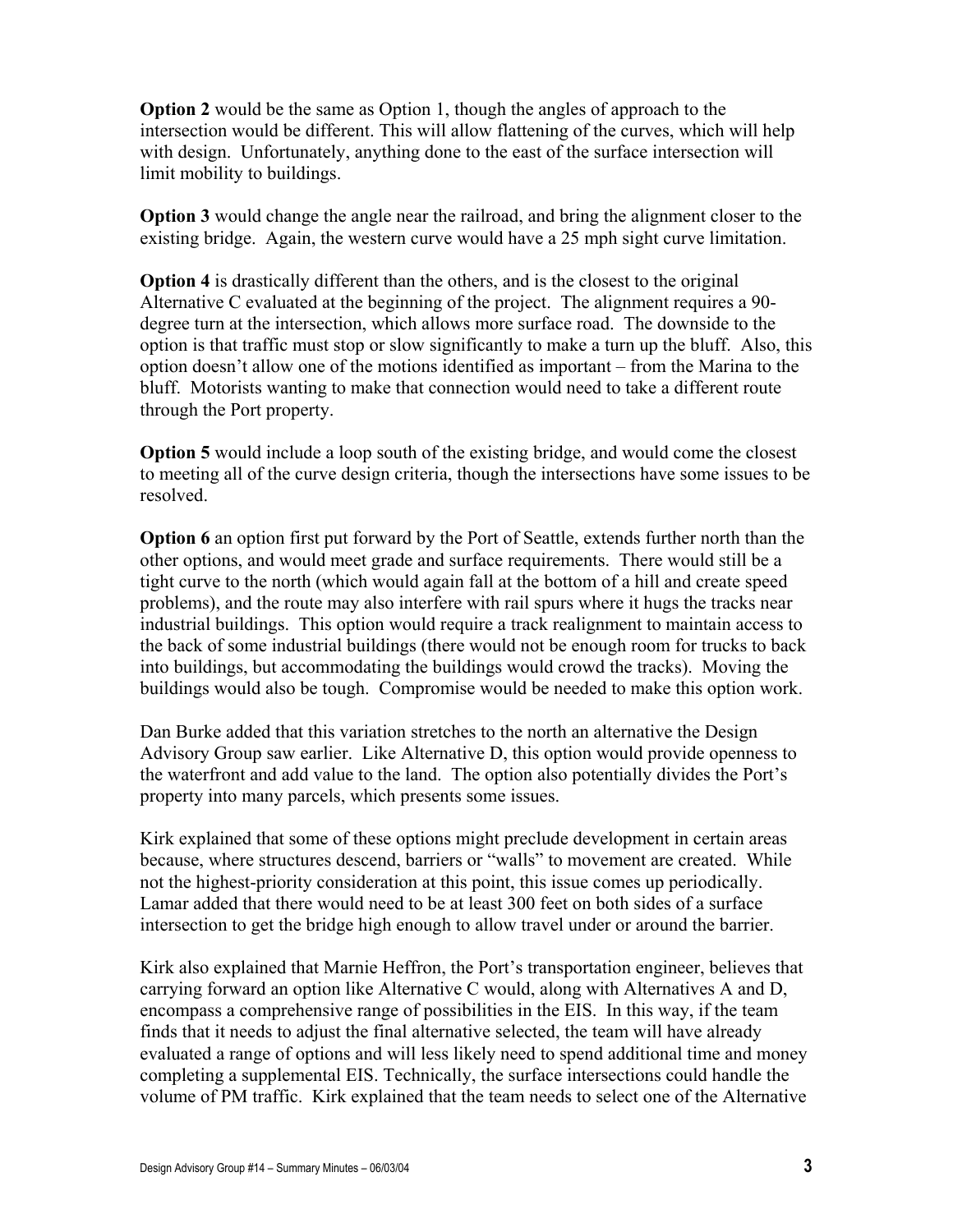C variations and would appreciate the Design Advisory Group's feedback. At this point, none of the options are really good, and none of them really jump out as better than the others, but SDOT believes an option should be included that captures this kind of configuration.

#### **Discussion:**

| <b>Burke</b> | Alternatives A and D don't have any design limitations like Alternative C?                                                                                                                                                                                                                                                                                                                                                                                                         |
|--------------|------------------------------------------------------------------------------------------------------------------------------------------------------------------------------------------------------------------------------------------------------------------------------------------------------------------------------------------------------------------------------------------------------------------------------------------------------------------------------------|
| <b>Scott</b> | Though there are concerns, A and D don't have any issues that can't be<br>worked with. There is enough flexibility with the raised "T" intersection,<br>which can be moved east or west and connected to a road that snakes to<br>the surface.                                                                                                                                                                                                                                     |
| <b>Burke</b> | Option 4 has a lot of surface road – could you allow properties access to<br>the surface road along this stretch?                                                                                                                                                                                                                                                                                                                                                                  |
| <b>Scott</b> | Yes, you could.                                                                                                                                                                                                                                                                                                                                                                                                                                                                    |
| Calhoun      | How much more time would it take to drive all the way around using one<br>of these options?                                                                                                                                                                                                                                                                                                                                                                                        |
| <b>Smith</b> | We've calculated that it would take roughly a minute longer due to the<br>additional distance and time to wait at the signal.                                                                                                                                                                                                                                                                                                                                                      |
| <b>Burke</b> | Would there be traffic signals on all three alternatives?                                                                                                                                                                                                                                                                                                                                                                                                                          |
| Jones        | Yes, A and D would also have signals.                                                                                                                                                                                                                                                                                                                                                                                                                                              |
| <b>Burke</b> | So it comes down to distance when you calculate travel times because all<br>options would have signals.                                                                                                                                                                                                                                                                                                                                                                            |
| Calhoun      | So why can't we just replace the bridge where it is?                                                                                                                                                                                                                                                                                                                                                                                                                               |
| Jones        | That's essentially what Alternative A would be, though we'd build it<br>slightly south of the existing bridge so we don't have to shut down the<br>entire bridge for an extended period.                                                                                                                                                                                                                                                                                           |
| <b>Burke</b> | It's hard to get a picture of how the replacement for the bridge would look,<br>but we need to remember that it's a very long-term bridge, and there could<br>be such a different look to the property in the future. Depending on what<br>the Port's master planning determines, the property could be very different<br>in the future. It's hard to look at it as simply a bridge replacement. Even<br>if property use remained the same there would be greater overall density. |
| <b>Smith</b> | I get the sense that Alternatives A and D are more viable than any<br>Alternative C options. Is that true?                                                                                                                                                                                                                                                                                                                                                                         |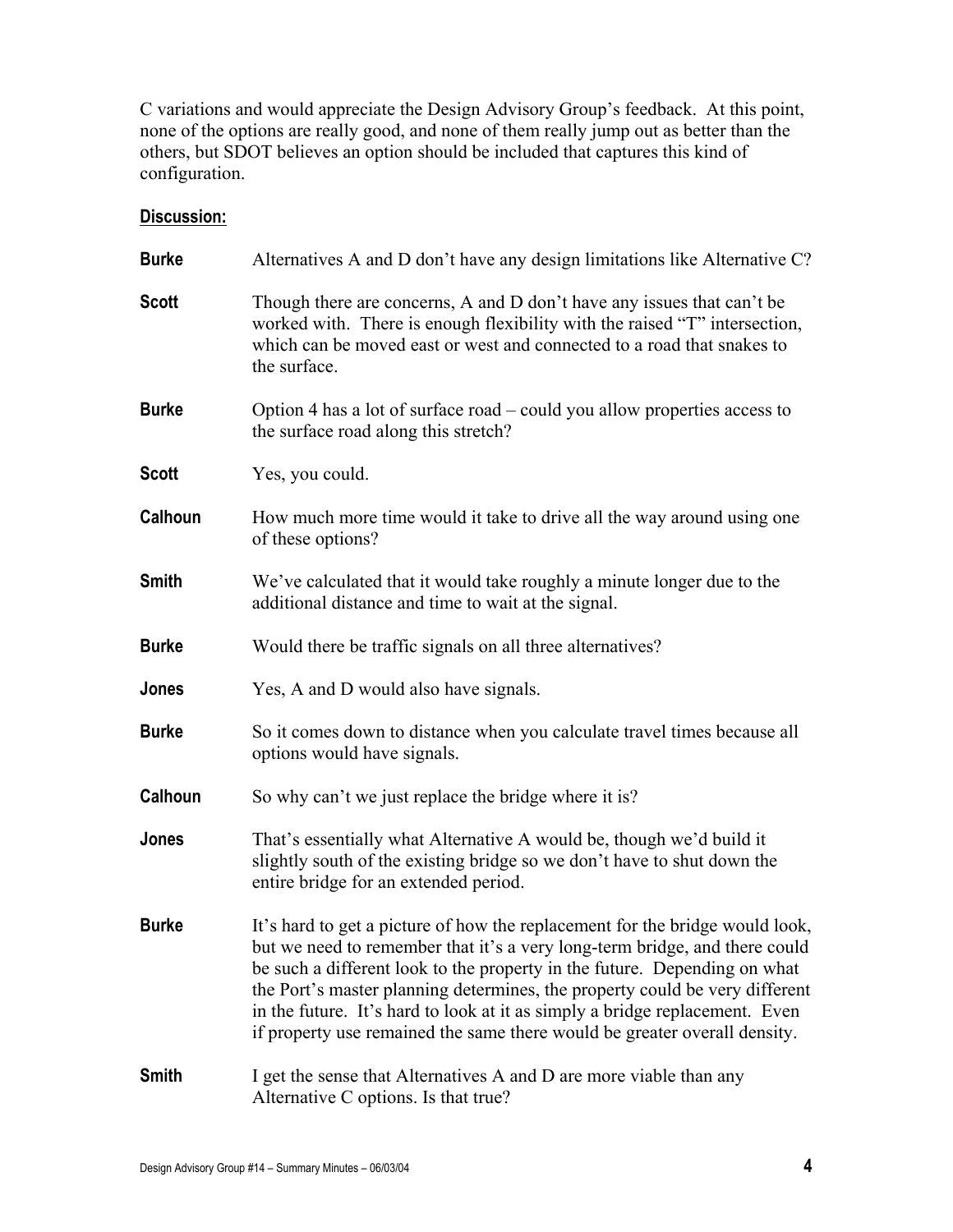| Jones        | That's my gut reaction, but we've been asked to include an Alternative C<br>option to compare to the others. Someone will ask later why this kind of<br>option isn't included in the EIS. That said, which of the Alternative C<br>options would you all like to see us move ahead with?                                                                                                                                                  |
|--------------|-------------------------------------------------------------------------------------------------------------------------------------------------------------------------------------------------------------------------------------------------------------------------------------------------------------------------------------------------------------------------------------------------------------------------------------------|
| Hoff         | In other words, are there any that are great, or any that won't work for you<br>and the groups you represent?                                                                                                                                                                                                                                                                                                                             |
| <b>Smith</b> | None of the Alternatives C options look as practical as A or D. Money<br>was given to us, so we have to study three. Magnolia Village and the<br>south end of Magnolia will like Alternatives A and D.                                                                                                                                                                                                                                    |
| Lorentzen    | Since the fourth access option is off the table, now the next most important<br>aspect for Queen Anne is selecting the option that will close the bridge for<br>the least amount of time. Alternatives A and D rise to the top. If closure<br>time is the same for all options, then whatever Magnolians prefer is what I<br>would go for. Loss of the fourth access option makes it less interesting<br>from a Queen Anne point of view. |
| Jones        | I'm not hearing anything about specific Alternative C options, just<br>generally that you don't care much for Alternative C. We as a design<br>team would then move ahead with evaluation criteria, and pick the best<br>one to move forward on. Of the Alternative C options, do you have any<br>comments.                                                                                                                               |
| Lorentzen    | I'm concerned about the one that takes out the railroad tracks (Option 6).<br>That could lead to a long, drawn out process because BNSF won't like the<br>request to realign and will add time to the process.                                                                                                                                                                                                                            |
| Jones        | The route could be squeezed in and allow access to the buildings, but there<br>will be impacts to the business and their operations.                                                                                                                                                                                                                                                                                                      |
| Lorentzen    | It appears that the back-in angles would require reconfiguring loading<br>docks.                                                                                                                                                                                                                                                                                                                                                          |
| Jones        | Yes, we'd need to figure out how to mitigate that impact.                                                                                                                                                                                                                                                                                                                                                                                 |
| <b>Smith</b> | Store clients respond to the idea of the bridge going the whole length of<br>the greenbelt. If it remains close to the ground, it won't be a big deal, but<br>as it rises, noise is a concern. The option that has the shortest amount of<br>length that hugs the hillside will have the most public support.                                                                                                                             |
| Jones        | The visual impact report will show visual impacts along the bluff. Are<br>there other comments?                                                                                                                                                                                                                                                                                                                                           |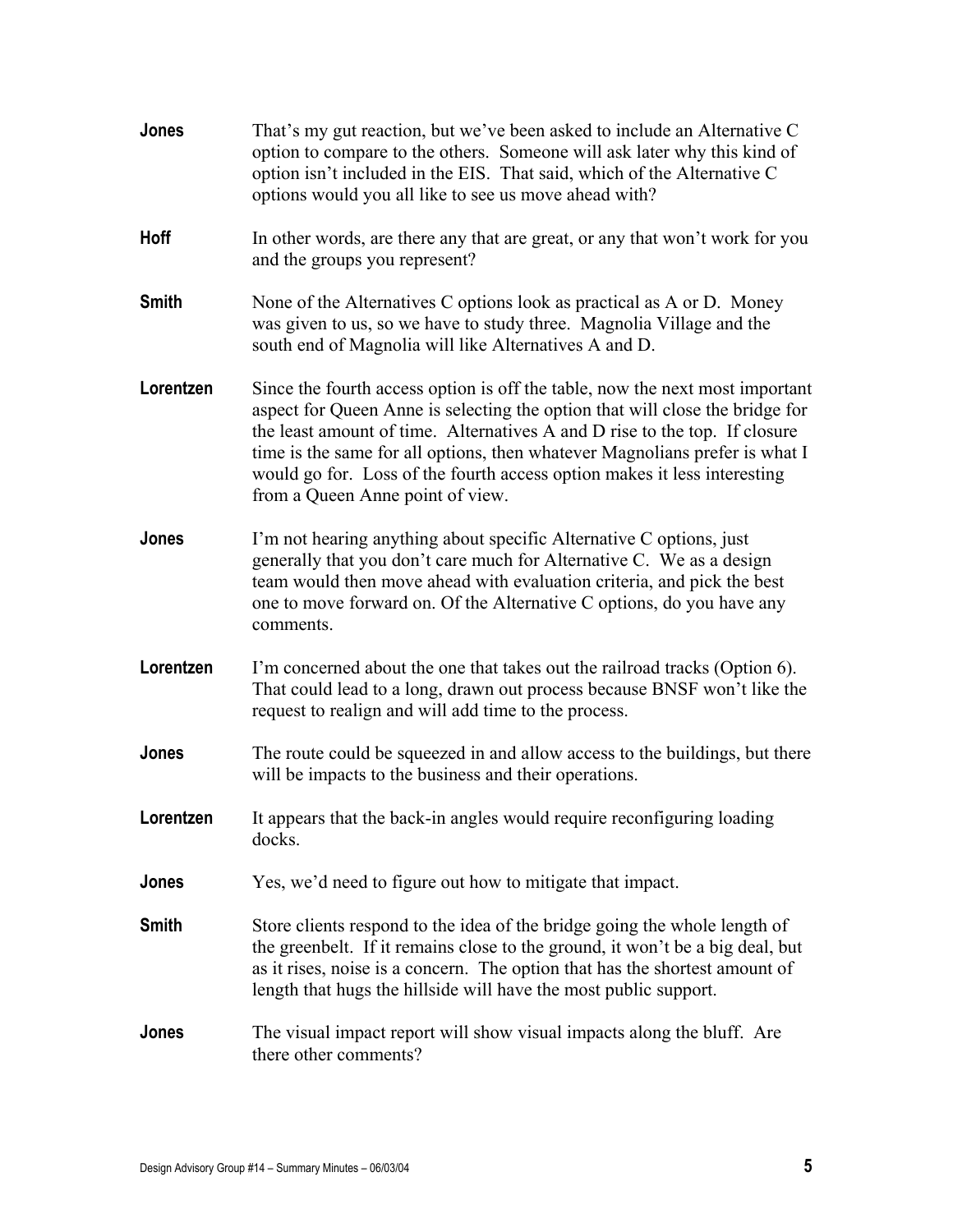| <b>Kim Suelzle</b> | Is there any discussion ongoing with BNSF? It looks like the extra storage<br>tracks for railcars could be impacted.                                                                                                                                                                                                            |
|--------------------|---------------------------------------------------------------------------------------------------------------------------------------------------------------------------------------------------------------------------------------------------------------------------------------------------------------------------------|
| Jones              | No, talks have not started with BNSF specifically about Option 6, but we<br>have talked about crossing the tracks and pillar placement. The Option 6<br>would need a complete re-work of spur tracks.                                                                                                                           |
| <b>Smith</b>       | Will the tank farm be left alone? Crossing the farm could hold up the<br>project for a year in court over contaminated sediments, or someone who<br>wanted all of the dirt cleaned.                                                                                                                                             |
| Jones              | If we do cross the tank farm and build pillars, we'd need to clean up any<br>dirt that we remove.                                                                                                                                                                                                                               |
| <b>Fletcher</b>    | I'm trying to figure out where the monorail would cross the path of the<br>proposed bridge. It doesn't look like the Alternative C options would<br>affect us much. The part we'd be concerned about is the elevation of the<br>bridge.                                                                                         |
| <b>Sandy Smith</b> | From what I saw, is Alternative C a lot more expensive than Alternatives<br>A or D?                                                                                                                                                                                                                                             |
| Jones              | Alternative C would have less overall structure, which might be cheaper.<br>But, right-of-way (ROW) costs might make the option more expensive –<br>we don't know. We'd need to identify new ROW needs and actual costs.<br>Initially, costs in the Environmental Impact Statement will be based upon<br>value per square foot. |
| <b>Sandy Smith</b> | It looks like Option 4 or 5 provides better access to the marina and land<br>surface access. Option 6 seems to go way up and not get to the marina<br>very easily.                                                                                                                                                              |
| Jones              | The Option 6 and Option 4 would need a new intersection in the curved<br>area, or a surface intersection up north to tie into a route to the marina. Or,<br>a motorist could continue north to Thorndyke. So Option 4, to function<br>well as a surface route, would need a new intersection up north.                          |
| <b>Sandy Smith</b> | So the curves and speed limits would be at 25 mph for some options?                                                                                                                                                                                                                                                             |
| Jones              | The design speed is 40 mph, though some designs need to go slower.                                                                                                                                                                                                                                                              |
| <b>Sandy Smith</b> | Magnolians don't go that slow, and often get to the bluff going much<br>faster than the posted 30-35 mph speed limit.                                                                                                                                                                                                           |
| Jones              | We're dealing with basic traffic engineering problems, but also creating<br>other problems with these alignments that will change speed limits.                                                                                                                                                                                 |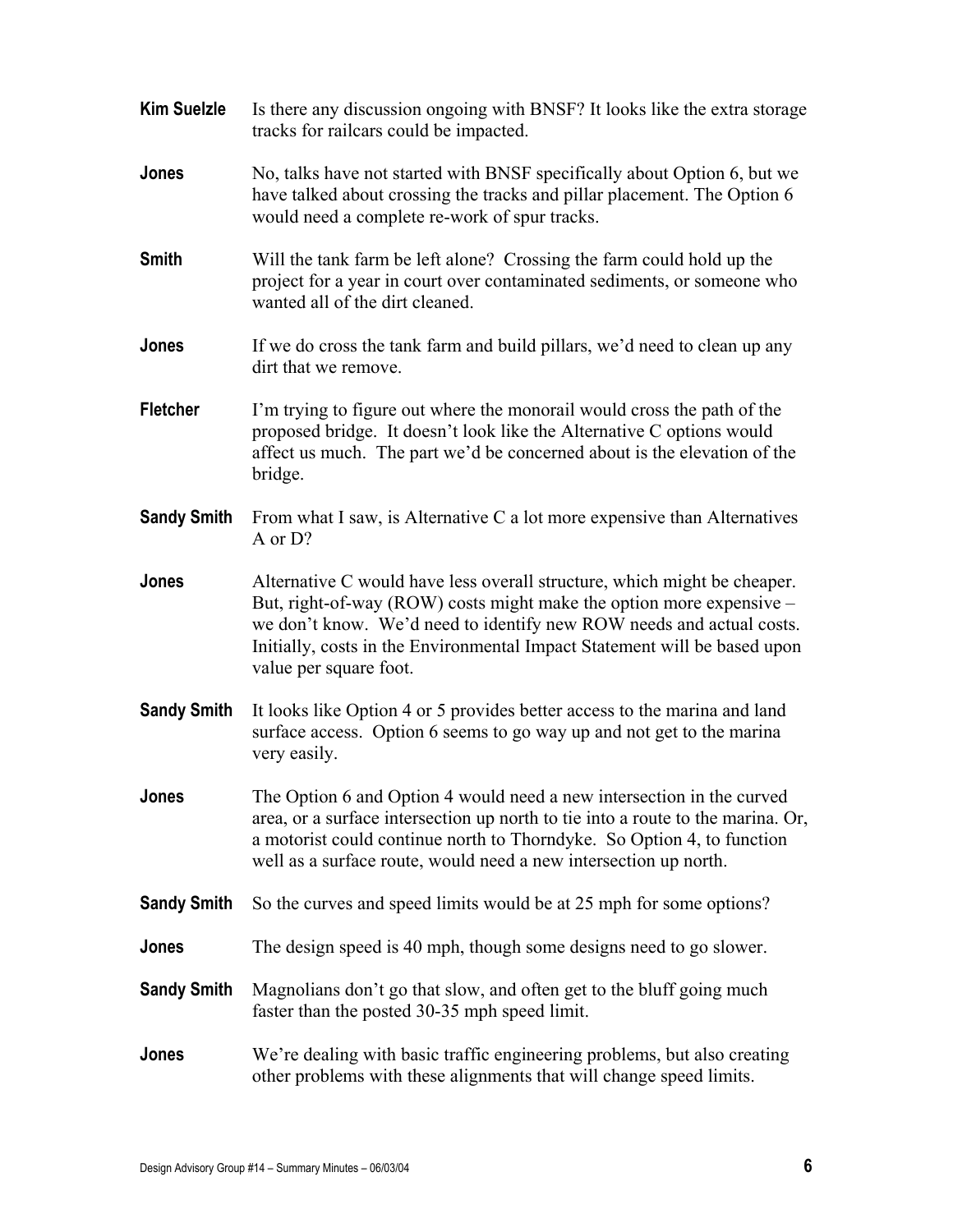| <b>Scott</b>       | The intersection at the bottom of the hill with a curve that you can't see<br>around very well is not desirable.                                                                                                                                                                                                                                                                                                                                                                                                                                                                                                                                                                                                                              |
|--------------------|-----------------------------------------------------------------------------------------------------------------------------------------------------------------------------------------------------------------------------------------------------------------------------------------------------------------------------------------------------------------------------------------------------------------------------------------------------------------------------------------------------------------------------------------------------------------------------------------------------------------------------------------------------------------------------------------------------------------------------------------------|
| Burke              | Option 6 would be able to come down to grade really quickly, and could<br>actually allow access to the marina quickly.                                                                                                                                                                                                                                                                                                                                                                                                                                                                                                                                                                                                                        |
| Scott              | Yes, the transition from structure to surface is in the wrong point on the<br>graphic, but not as close as the Port's traffic engineer specified during our<br>meeting.                                                                                                                                                                                                                                                                                                                                                                                                                                                                                                                                                                       |
| Jones              | The transition would be in the abutment area.                                                                                                                                                                                                                                                                                                                                                                                                                                                                                                                                                                                                                                                                                                 |
| Burke              | This is where the issue about acquiring railroad property becomes<br>relevant. Option 6 would allow a grid road system in its property.                                                                                                                                                                                                                                                                                                                                                                                                                                                                                                                                                                                                       |
| <b>Sandy Smith</b> | People are concerned about how high the bridge will go on the greenbelt.<br>Could it go higher than the houses?                                                                                                                                                                                                                                                                                                                                                                                                                                                                                                                                                                                                                               |
| Jones              | The bridge will be dropping down below the houses at the same rate as the<br>existing bridge, though it would cross in front of the houses rather than<br>descend away from the bluff.                                                                                                                                                                                                                                                                                                                                                                                                                                                                                                                                                        |
| Scott              | The route just wraps closer to the hill.                                                                                                                                                                                                                                                                                                                                                                                                                                                                                                                                                                                                                                                                                                      |
| Calhoun            | Will the future Port roads be built at the same time as the bridge?                                                                                                                                                                                                                                                                                                                                                                                                                                                                                                                                                                                                                                                                           |
| Smith              | No, we don't know how or when the road systems will be built, and what<br>the ultimate sequence will be. If the Port planning process gets behind<br>ours, we would just build and make sure that we create a connection to the<br>marina. If the Port starts first, we'd tie into the grid they create.                                                                                                                                                                                                                                                                                                                                                                                                                                      |
| <b>Burke</b>       | The Port's master plan would include the whole picture, including how<br>construction would be phased.                                                                                                                                                                                                                                                                                                                                                                                                                                                                                                                                                                                                                                        |
| Jones              | When the city adopts a preferred alternative, we'll allow the Port to<br>determine what it will do in that context.                                                                                                                                                                                                                                                                                                                                                                                                                                                                                                                                                                                                                           |
| <b>Sandy Smith</b> | The bridge will still need to be closed – and even if it's a long time away,<br>the business corridor, Magnolia Village, and traffic will be affected. It<br>will be extremely difficult for those whose livelihoods depend on<br>customers crossing the bridge. The Village has to be a priority for<br>deciding how long the bridge will be closed. Also, people who live on the<br>bluff will need a connection from the bluff to 15 <sup>th</sup> Avenue to get to work.<br>I bet traffic volumes are also getting higher. No matter how far into the<br>future, bridge closure will severely affect the Village and southwestern<br>bluff area. The alternative that results in the least amount of bridge closure<br>is most desirable. |